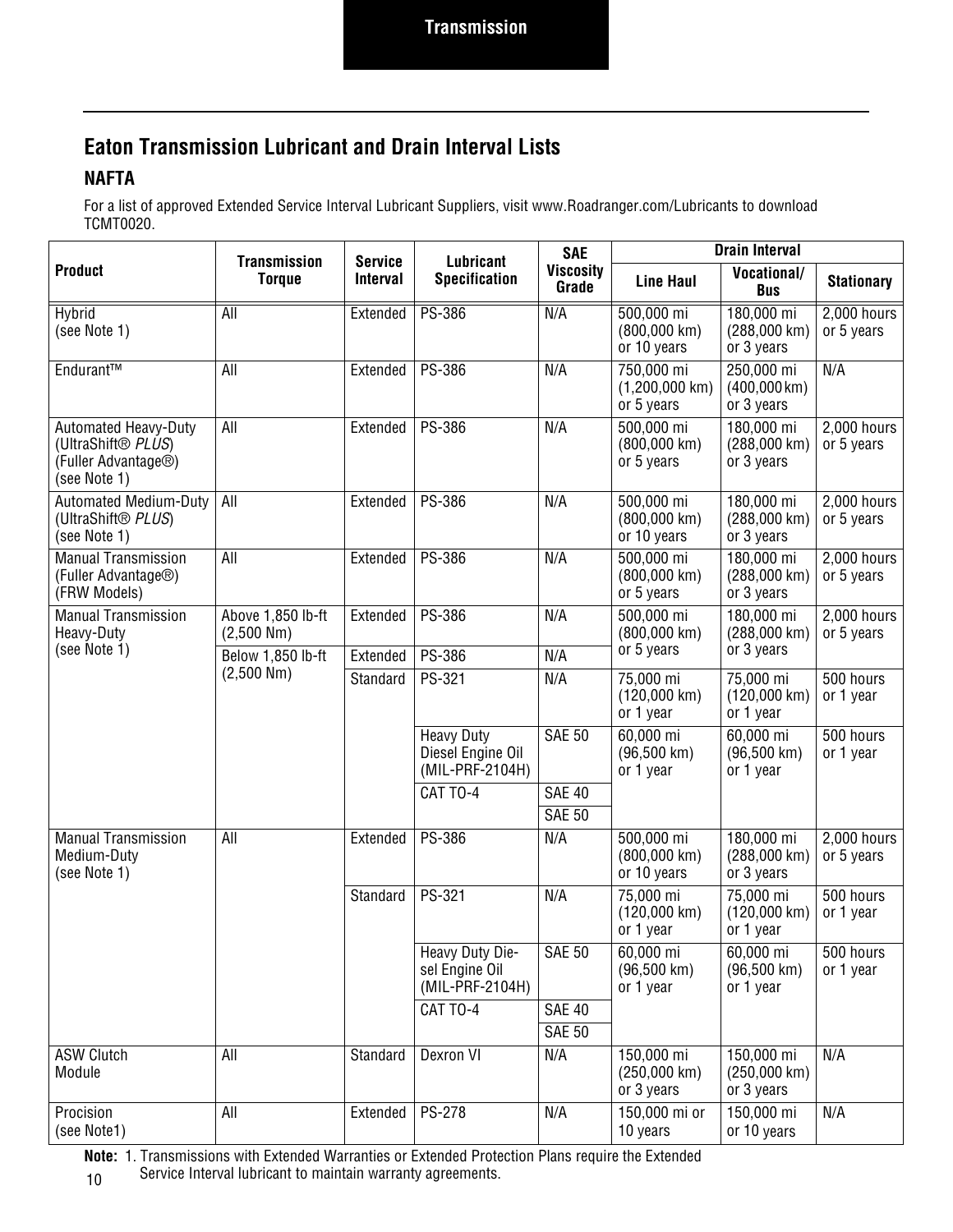# **Eaton Approved Heavy-Duty Transmission Lubricant Suppliers**



|                                            |                                                             |                | <b>Region Availability</b> |                   |                              |       |              |                |
|--------------------------------------------|-------------------------------------------------------------|----------------|----------------------------|-------------------|------------------------------|-------|--------------|----------------|
| <b>Supplier</b><br><b>Product</b>          |                                                             |                | Canada                     | <b>Mexico</b>     | Australia and<br>New Zealand | India | China        | Europe         |
| Eaton                                      | PS-386 Heavy Duty Synthetic Lubricant                       | X              | $\overline{\chi}$          | $\overline{\chi}$ | $\overline{\mathsf{x}}$      | X     | X            | $\overline{X}$ |
| Allied Oil and Tire Co.                    | Allied Syntx MTF 7000 Synthetic Transmission Fluid          | $\mathsf{X}$   |                            |                   |                              |       |              |                |
| Bardahl de Mexico S.A. de C.V.             | Bardhl Gear Oil MTF Fully SYN PS-386                        |                |                            | Χ                 |                              |       |              |                |
| <b>BASF Corporation</b>                    | BASF Emgard MTF 7000                                        |                | $\mathsf{X}$               | $\mathsf{X}$      | $\mathsf{X}$                 | X     | $\mathsf{X}$ | $\mathsf{X}$   |
| BG Products, Inc.                          | SAE 40 Full Synthetic Transmission Oil                      | X              |                            |                   |                              |       |              |                |
| BP Lubricants USA, Inc.                    | Transmax Manual E Longlife 40                               | Χ              |                            |                   |                              |       |              |                |
| CHS, Incorporated                          | <b>Maxtron MT 40</b>                                        | X              | $\mathsf{X}$               |                   |                              |       |              |                |
| CITGO Petroleum Corp.                      | Syndurance Synthetic MTF                                    | X              |                            |                   |                              |       |              |                |
|                                            | Mystik SX-7000 Synthetic MTF                                | Χ              |                            |                   |                              |       |              |                |
| <b>Chevron Products</b>                    | Delo Syn-trans XE SAE 75W90                                 | X              | $\mathsf{X}$               | $\sf X$           | $\mathsf{X}$                 | X     | $\sf X$      | $\mathsf{X}$   |
| Comercial Importadora S.A. de C.V.         | Synquest CD 50                                              |                |                            | χ                 |                              |       |              |                |
| Comercial Roshfrans, S.A. de C.V.          | Gear Plus CD-700 (Synthetic Transmission Fluid)             |                |                            | X                 |                              |       |              |                |
| David Weber Oil Co.                        | Gibraltar Syngear PS-386 SAE 40                             | χ              |                            |                   |                              |       |              |                |
| <b>Exxon Mobil Fuels and Lubricants</b>    | Mobil Delvac 1 Transmission Fluid 40                        | X              |                            |                   |                              |       |              |                |
| Federated Co-Operatives Ltd.               | Sonic MTF EA SI                                             | X              | $\mathsf{X}$               |                   |                              |       |              |                |
| <b>Fuchs Petrolub</b>                      | Fuchs Titan Cytrac ETN SAE 40                               | X              |                            |                   |                              |       |              |                |
| Industrial Villanueva, S.A. de C.V.        | Invisa Synthetic Oil Gear AC SAE 75W-90                     |                |                            | $\sf X$           |                              |       |              |                |
| Lubrication Engineers, Inc.                | Synolec Transmission Fluid SAE 40 (640)                     | $\overline{X}$ |                            |                   |                              |       |              |                |
| Mercedes-Benz Australia/Pacific Pty<br>Ltd | Alliance Prime Trans Plus 40                                | X              |                            |                   |                              |       |              |                |
| Navistar                                   | Fleetrite PS-386 Synthetic Manual Transmission<br>Lubricant | X              | X                          | X                 |                              |       |              |                |
| Northland Products Co.                     | Northland Synergy Synthetic ExP Transmission 50             | X              |                            |                   |                              |       |              |                |
| Petro-Canada Lubricants Inc.               | TRAXON E Synthetic MTF (Synthetic Transmission<br>Fluid)    | X              | X                          | X                 | X                            | X     | X            | $\mathsf{X}$   |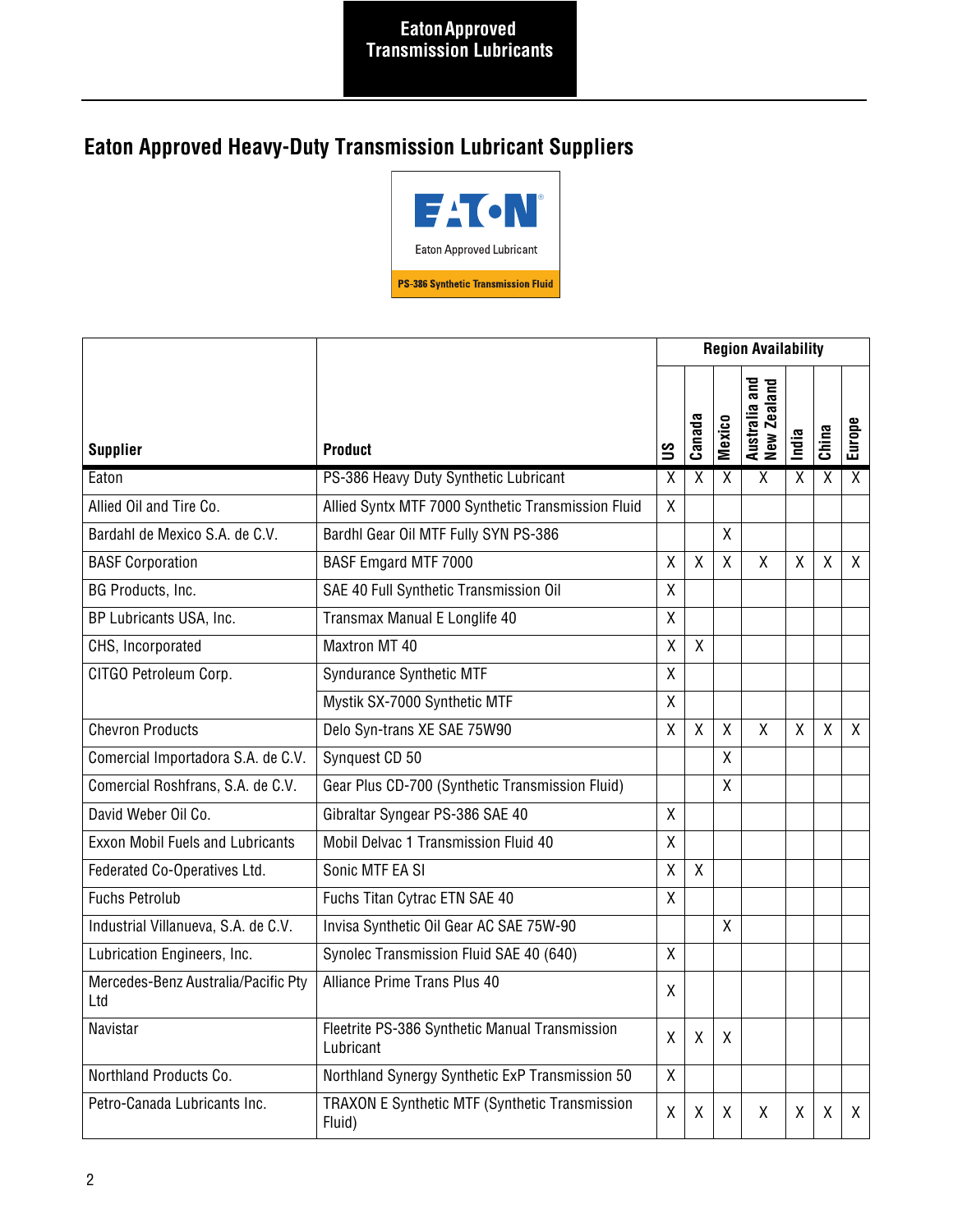#### **Eaton Approved Transmission Lubricants**

|                                               |                                                                     | <b>Region Availability</b> |                           |               |                                        |       |         |        |
|-----------------------------------------------|---------------------------------------------------------------------|----------------------------|---------------------------|---------------|----------------------------------------|-------|---------|--------|
| <b>Supplier</b>                               | <b>Product</b>                                                      | ട്ട                        | Canada                    | <b>Mexico</b> | and<br>and<br>Australia a<br>New Zeala | India | China   | Europe |
| Phillips 66 Company                           | <b>Triton Synthetic MTF</b>                                         | X                          |                           |               |                                        |       |         |        |
|                                               | Kendall SHP Synthetic MTF                                           | X                          |                           |               |                                        |       |         |        |
| <b>Quick Smart Products P/L</b>               | Road Trans MTF PS-386                                               | X                          |                           |               |                                        |       |         |        |
| Raloy Lubricantes, S.A. de C.V.               | Raloy Transintex Plus SAE 40                                        |                            |                           | X             |                                        |       |         |        |
| Repsol Lubricantes Y Especiali-<br>dades S.A. | Repsol Cartago LD 40                                                | X                          | $\boldsymbol{\mathsf{X}}$ | $\mathsf{X}$  | X                                      | X     | $\sf X$ | X      |
| Royal Mfg. Co. LD                             | Monarch Syntran Plus SAE 40                                         | X                          |                           |               |                                        |       |         |        |
| <b>Schaeffer Manufacturing Company</b>        | 744 Synthetic Lube SAE 40                                           | X                          |                           |               |                                        |       |         |        |
| Shell                                         | Spirax S6 GME 40                                                    | X                          | $\sf X$                   | $\mathsf{X}$  |                                        |       |         |        |
| <b>Texas Refinery</b>                         | Syntex 2000 SAE40 Synthetic Manual Transmission<br>Lubricant        | $\mathsf{X}$               |                           |               |                                        |       |         |        |
| The Valvoline Company                         | Syn Gard™ Transmission Fluid E386                                   | X                          |                           |               |                                        |       |         |        |
| Total Mexico S.A. de C.V.                     | Transmission SYN 7000                                               |                            |                           | X             |                                        |       |         |        |
| <b>TOTAL Specialties USA, Inc.</b>            | <b>TOTAL Transmission Gear 8 FE SAE 40</b>                          | $\mathsf{X}$               |                           |               |                                        |       |         |        |
| Warren Oil                                    | Lubriguard SAE 40 Synthetic Heavy Duty<br><b>Transmission Fluid</b> | X                          |                           |               |                                        |       |         |        |
|                                               | PURUS Synthetic SAE 40 Heavy Duty Transmission<br>Fluid             | $\sf X$                    |                           |               |                                        |       |         |        |